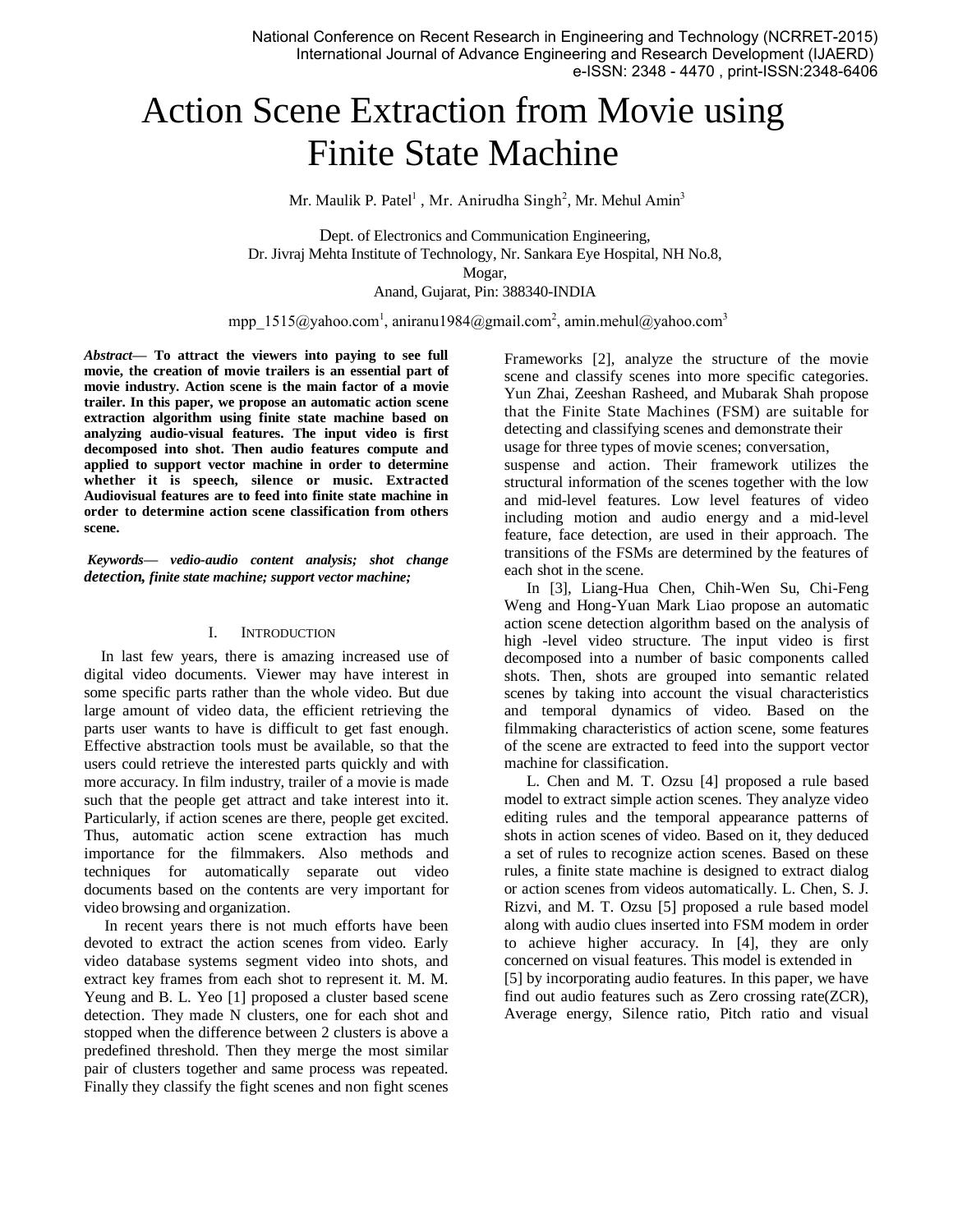### II. SYSTEM OVERVIEW

An overall system diagram for our approach is presented in figure 1. The input to the system is a movie file, while the output is an action scene. All of the analysis is undertaken using AVI video and PCM encoded WAV audio having sampling rate 8000 KHz. The first step is the shot change detection using color histogram [6]. The second step is the extraction of shot features, consequent to signal-based, low-level features.

The sub-shot audio features were chosen in order to classify the audio into a number of relevant categories such as speech, music or silence. These are useful for action scene detection. The features extracted are: silence ratio, high zero crossing rate ratio, Average energy and pitch ratio. Similarly, the motion features were chosen in order to accurately represent the amount and type of movement at any one time in the movie. Given the shot features, a shot-level feature vector is then created.



Fig.1 system block diagram

The sub-shot audio features are used as a basis for audio classification. Four audio classes are created: speech, music silence and other audio. Using a support vector machine (SVM) based classification method, with the sub-shot audio features as inputs and output is any one class. A more detailed explanation of this process can be found in [7]. Using the shot boundary information, the shot length can be calculated. This gives an indication of the speed of editing.

The shot feature vector contains all of the audio, motion and shot length for each shot. This is feed into finite state machine. However if short length and high motion pattern occurred then shot feed into action shot categories and also action scene contain high audio energy and low silence. That means it contain music.

#### III. SHOT CHANGE DETECTION

There are so many techniques to detect shot boundaries such as edge detection, shot boundary detection using macroblocks, wipe change detection, background tracking technique, color histogram etc. The color histogram technique is fast, very efficient and less complication. In this method frame-to-frame similarities based on colors is computed. After computing the inter-frame similarities, a threshold can be used to indicate shot boundaries.

The algorithm for shot detection is shown in figure 2. The video frame is first divided into R, G and B component and also divided frame into four blocks and takes histogram for each block for every component. Color histogram comparison  $(d_{r,s,b}(f_i,f_j))$  is calculated by histogram comparison of each color space of adjacent two frames  $f_i$  and  $f_i$ . It is defined as  $(1)$ 

$$
d_{r,g,b}(f_i, f_j) = (|H_i^g(k) - H_i^g(k) - H_i^g(k)| + |H_i^b(k) - H_i^b(k)|) (1)
$$

Now, color histogram for each block is defined as (2)

$$
d(f_i, f_j) = \sum_{b=1}^{m} DP(f_{i,}f_j, bl)
$$
 (2)

Where m is the number of block and frame difference of block is defined as (3)

$$
DP(fi, fi, bl) = |Hi(k, bl) - Hi(k, bl)|
$$
 (3)

 $H_i(k, bl)$  is the histogram distribution of k position of the frame  $(f_i)$  block $(bl)$  and m is the number of total blocks. However the d(fi,fj) of shot which contain high motion is very high. So, we subtract the previous difference from next one if this difference is greater than predefined threshold than shot boundary are detected. This algorithm is almost 100% accurate.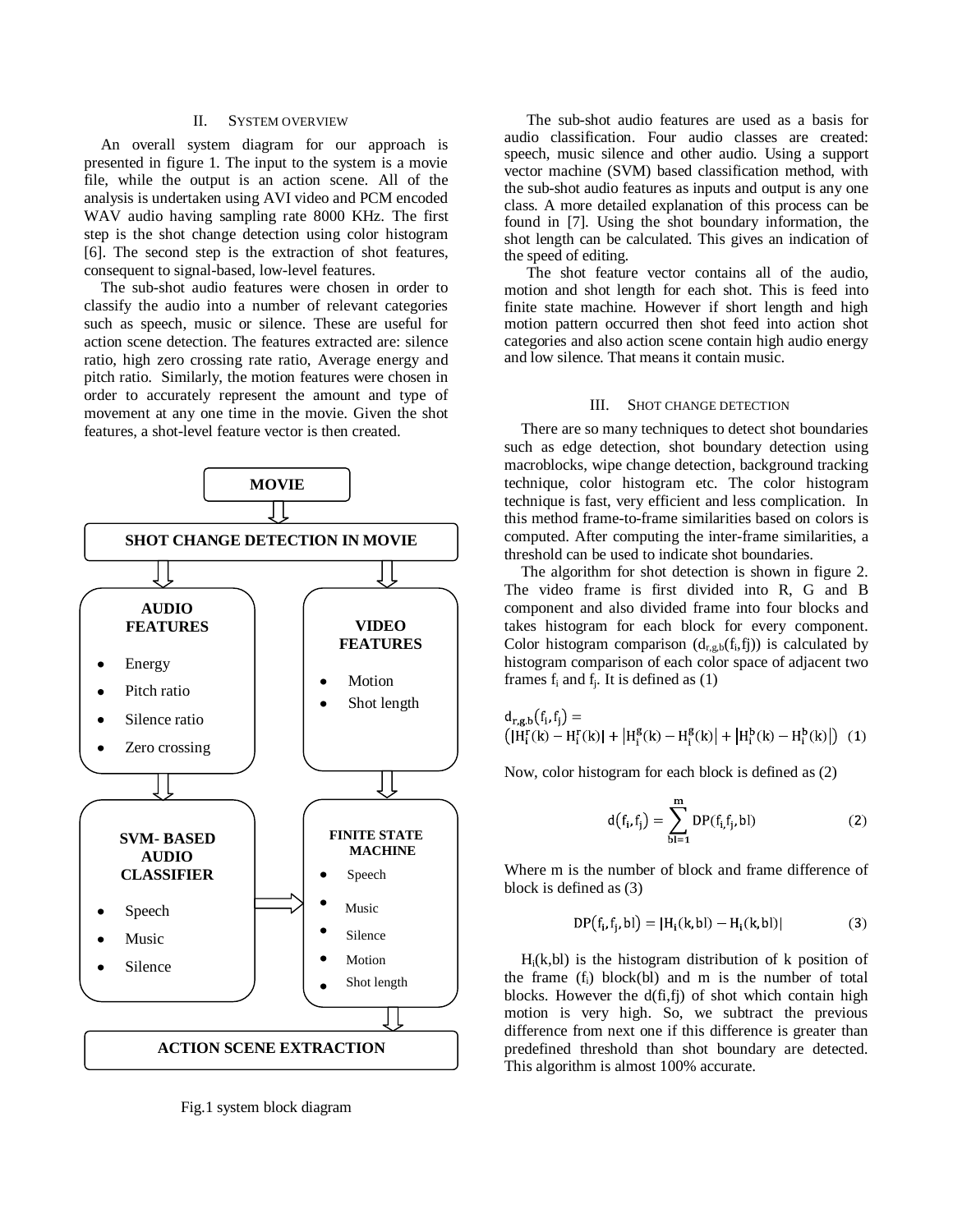

Fig. 2 Flowchart of shot change detection

#### IV. AUDIO-VISUAL FEATURES EXTRACTION

In order to capture the characteristics of audio data, we select four audio features from two domains: average energy, silence ratio, zero crossing rate and pitched ratio and to visual features.

## **Average energy**

Let  $x_i$  (n),  $n = 1, \ldots, N$  the audio samples of the i<sup>th</sup> frame, of length N. Then, for each frame i the energy is calculated according to the equation:

$$
E(i) = \frac{1}{N} \sum_{n=1}^{N} |x_i(n)|^2
$$
 (4)

This simple feature can be used for detecting silent periods in audio signals, but also for discriminating between audio classes. The Average energy of music is higher than in speech and silence.

#### **Silence ratio**

Silence Ratio (SR) is defined as the ratio of the amount of silence in an audio piece to the length of the piece. SR is a useful statistical feature for audio classification; it is usually used to differentiate music from speech. Normally speech has higher SR than music. We divide an audio of shot into 50 samples and if energy of this window is higher than predefined value than this window is consider as a silence frame.

#### **Zero crossing rate**

Zero Crossing Rate (ZCR) is the rate of sign-changes of a signal, i.e., the number of times the signal changes from positive to negative or back, per time unit. It is defined according to the equation:

$$
Z(i) = \frac{1}{2N} \sum_{n=1}^{N} |sgn[x_i(n)] - sgn[x_i(n-1)]|
$$
 (5)

where sgn (.) is the sign function. This feature is actually a measure of noisiness of the signal. Therefore, it can be used for discriminating noisy environmental sounds, e.g., rain. Furthermore, in speech signals, the  $\sigma^2$  /  $\mu$  ratio of the ZCR sequence is high, since speech contains unvoiced (noisy) and voiced parts and therefore the ZCR values have abrupt changes. On the other hand, music, being largely tonal in nature, does not show abrupt changes of the ZCR.

#### **Pitched ratio**

If frequency is high then pitch is greater. If frame is not belongs to silence frame than find out pitch of that frame and ratio of pitched frame to the total length of audio clip is known as pitch ratio. The pitched ratio of music is highest and silence has lowest pitched ratio. So, these feature also useful to classify the music from speech and silence.

#### **Motion intensity**

Motion is a visual feature which is essential to capture temporal variation of video. It also reveals the correlations between frame sequences within a video scene. To characterize the degree of motion within a scene, the average motion intensity is computed. First divide frame into number of block and take pixel-wise difference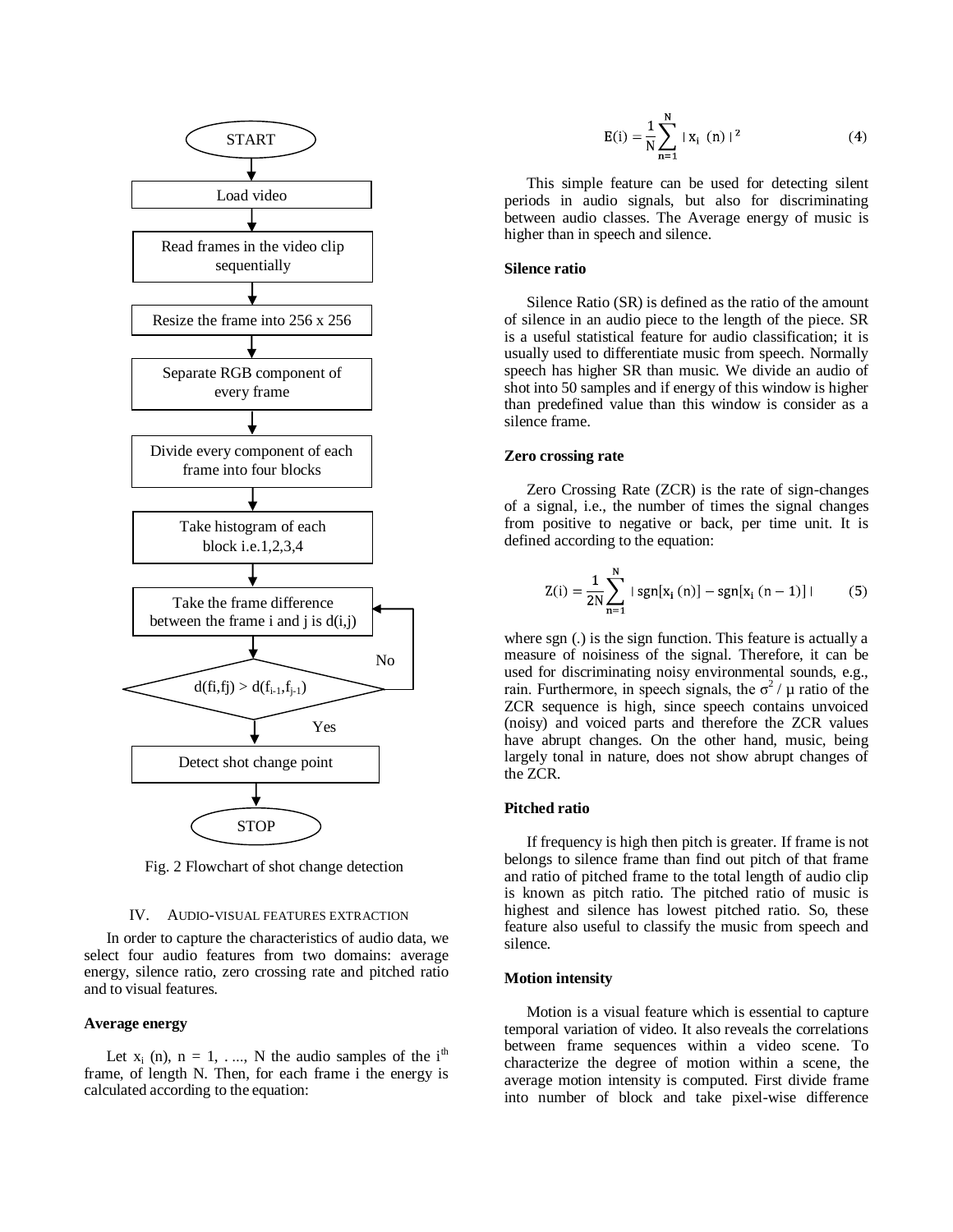between subsequent frames in order to detect the number of block change.

## **Overview of Support Vector Machine**

SVM classify the data between two classes that mean it gives output yes or no. Because of that if we want to be categorized n type of scene we required  $\binom{n}{2}$  SVM machines. We will take simplest case: linear machines trained on separable data Again label the training data  $\{x_i,$  $y_i$ ,  $i = 1$ , .,n  $y_i \in \{-1, 1\}$ ,  $xi \in \mathbb{R}^d$ . Suppose we have some hyper plane which separates the positive from the negative examples (a separating hyperplane). The points x which lie on the hyper plane satisfy  $w.x + b = 0$ , where w is normal to the hyper plane,  $\frac{\mid b \mid}{\|w\|}$  is the perpendicular distance from the hyper plane to the origin, and  $||w||$  is the Euclidean norm of w. Let d+ (d−) is the shortest distance from the separating hyperplane to the closest positive (negative) example. Define the margin of a separating hyper plane to be d+ + d−. For the linearly separable case, the support vector algorithm simply looks for the separating hyperplane with largest margin. This can be formulated as follows: suppose that all the training data satisfy the following constraints:

$$
x_i . w + b \ge +1
$$
 for  $y_i = +1$  (6)

$$
x_i . w + b \le -1 \text{ for } y_i = -1 \tag{7}
$$

These can be combined into one set of inequalities:

$$
y_i(x_i . w + b) - 1 \ge 0 \ \forall_i
$$
 (8)

Now consider the points for which the equality in Eq. (6) holds (requiring that there exists such a point is equivalent to choosing a scale for w and b). These points lie on the hyperplane H1:  $x_i$   $w + b = 1$  with normal w and<br>nernendicular distance from the origin  $\frac{|1-b|}{|1-b|}$ . perpendicular distance from the origin  $\|w\|$ Similarities, the points for which the equality in Eq. (7) holds lie on the hyper plane H2:  $x_i$   $\cdot w$  + b = -1, with normal w perpendicular distance from the origin $\frac{|-1-b|}{|b|}$ . Hence distance  $d+ = d- = \frac{1}{\|w\|}$  and the margin is simply Note that H1 and H2 are parallel (they have the  $\overline{\|w\|}$ same normal) and that no training points fall between them.

Thus we can find the pair of hyperplanes which gives the maximum margin by minimizing  $||w||^2$ , subject to constraints (8). Those training points for which the equality in Eq. (8) holds (i.e. those which wind up lying on one of the hyperplanes H1, H2), and whose removal would change the solution found, are called support vectors; they are indicated in Figure 3 by the extra circles.



Fig. 3 Linear separating hyperplane.

If dataset is nonlinear then how the above methods can be generalized to classify nonlinear dataset. First notice that the only way in which the data appears in the training problem, is in the form of dot products,  $x_i$ .  $x_j$ . Now suppose we first mapped the data to some other (possibly infinite dimensional) Euclidean space H as shown in figure 4, using a mapping which we will call Φ:

 $Φ: R<sub>d</sub> \rightarrow H.$ 

Then of course the training algorithm would only depend on the data through dot products in H, i.e. on functions of the form  $\Phi$  (x<sub>i</sub>).  $\Phi$ (x<sub>i</sub>). Now if there were a "kernel function" K such that K  $(x_i, x_j) = \Phi(x_i)$ .  $\Phi(x_j)$ , we would only need to use K in the training algorithm.



Fig. 4 Convert input space to feature space

Two kernel functions are frequently used:

1. Polynomial kernel:

$$
K(X, S_i) = (X^T S_i + 1)^d
$$
 (9)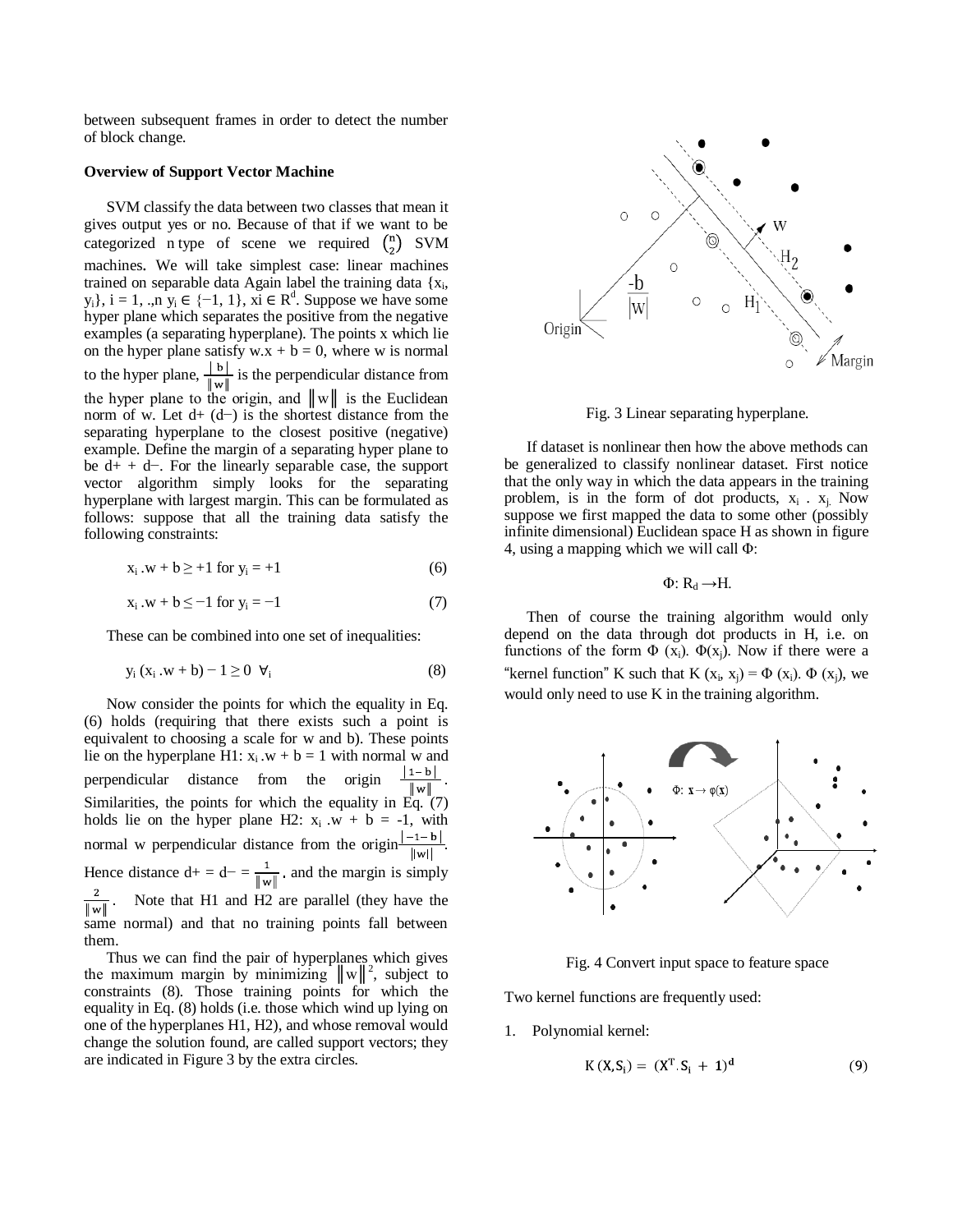Where  $S_i$  are support vectors which are determined from training data and  $d = 1, 2,...$  is the degree of the polynomial.

2. Gaussian Radial Basis Function (RBF) kernel:

$$
K(X, S_i) = e^{||X - S_i||} / \sigma^2
$$
 (10)

Where  $\sigma > 0$  is defined to be the global basis function width.

 The more detailed explanation on support vector machine of audio classification is in [7,8] and detailed expiation of support vector machine is in [9].

## V. FINITE STATE MACHINE FOR ACTION SCENE **DETECTION**

 The shot in the action scene has a short length with high motion and also sound has a high energy and low silence. That means the sound is mostly music during action. Assume that there is more than five shot in action scene.

 As shown in fig state S is start state and state A is acceptance state. If action shot is detected then it is fall into state 1. Five continuous action shot occurred then this pattern is accepted as an action sequence pattern. In action scene some of the shot like actor jump from high building, running behind someone contain typically long shot. So, if that type of shot occurred which has long shot length or low motion then it is fallen into intermediate stage. However, continuous non-action shot occurred then it reached to start state and action sequence pattern is finished.



Fig. 5 Finite State Machine for Action sequence detection

## VI. CONCLUSION AND FUTURE WORK

 In this paper, we examined shot change detection technique and support vector machine for classification of audio clip of shot whether it is speech, silence or music. Zero crossing rate Average energy, Pitched ratio and Silence ratio are powerful features to detect whether scene contain speech, music, silence and other audio. For this task SVM is excellent classifier. Shot detection technique based on colorhistogram is 100% accurate too. Some of the shots are shown in figure 6.

 In future we are going to develop FSM for action sequence detection from video as shown in figure 5.

#### **REFERENCES**

- [1] M. M. Yeung and B. L. Yeo, Time-constrained clustering for segmentation of video into story units, in proceedings of 13th International Conference on Pattern Recognition, 1996, pp. 375- 380.
- [2] Yun Zhai, Z. Rasheed, M. Shah, "A Framework for Semantic Classification of Scenes using Finite State Machines."
- [3] Liang-Hua Chen, Chih-Wen Su, Chi-Feng Weng and Hong-Yuan Mark Liao, "Action Scene Detection with Support Vector Machines" Journal of Multimedia, Vol. 4, No. 4, August 2009.
- [4] L.Chen and M. T. Ozsu, "Rule-based scene extraction from video," in Proceedings of IEEE International Conference on Image Processing, pp. 737–740, September 2002.
- [5] L. Chen, S. J. Rizvi and M. T. Ozsu, "Incorporating Audio Cues into Dialog and Action Scene Extraction" In Proceedings of SPIE Conference on Storage and Retrieval for Media Database, pp.252 - 264, San Jose, CA, 2003.
- [6] Priyadarshinee Adhikari, Neeta Gargote, Jyothi Digge, and B.G. Hogade "Abrput Scene Change Detection " World Academy of Science, Engineering and Technology 42 2008.
- [7] S.-Z. Li and G. Guo, "Content-based audio classification and retrieval by support vector machines," in PRCM (invited talk), 2000.
- [8] Lei Chen, Sule Gunduz and M. Tamer Ozsu"Mixed type audio classification with support vector machine" in Proc. ICME 2006.
- [9] C. J. C. Burges., "A tutorial on support vector machines pattern recognition," Data Mining and Knowledge Discovery,1998.